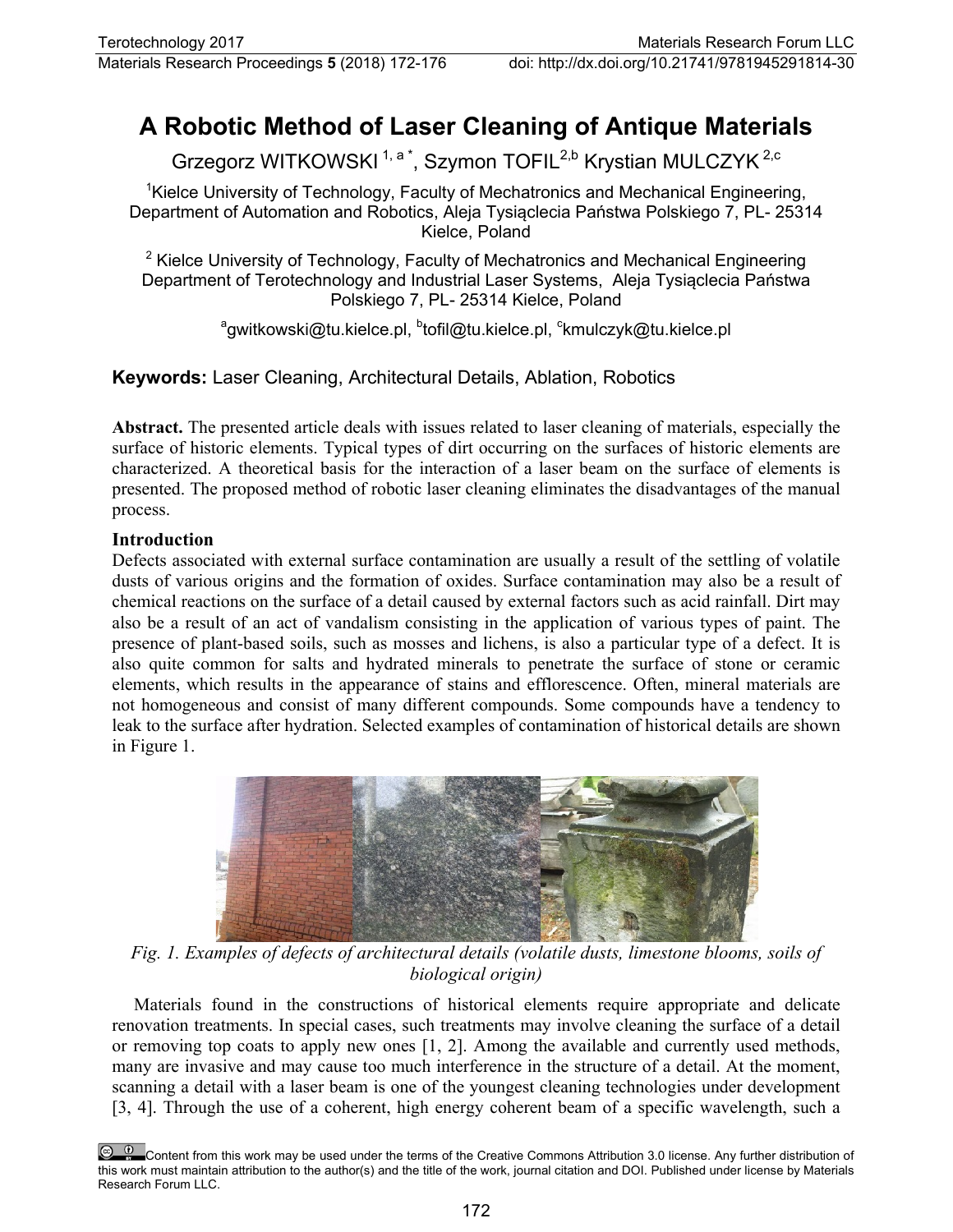solution guarantees obtaining results unattainable by using other, previously used cleaning technologies.

#### **Laser cleaning process**

Laser surface cleaning is a process in which a laser beam with energy capable of removing impurities from it is used [5, 6]. In this process, pulse lasers with a wavelength of 1064 nm and pulsed operation are most commonly used. Typically, pulse times of the order of 10 ns and energy at the level of hundreds of mJ are used, which corresponds to the power in the pulse of about several dozen of MW [7].

A laser beam with a power density of the order of  $10^6$  W/mm<sup>2</sup> interacting on the contaminated surfaces can affect them in two ways, depending on the thickness and nature of this layer. In the case of a thin layer, the impulse causes its almost immediate evaporation and transition into a plasma state manifested by a strong emission of optical radiation [8, 9]. This mechanism usually occurs on metal surfaces covered with a thin layer of oxides, patina or a thin layer of paint. In turn, thick layers of impurities under the influence of optical radiation pulse undergo very rapid heating, resulting in the phenomenon of thermal expansion, strong shear stress at the boundary layer of contaminants - the substrate that causes detachment from the substrate and falling off in the form of larger fragments [10]. This phenomenon is particularly intense when it comes to brittle and porous coatings such as rust, thick paint coatings or mineral particles glued to the surface, for example fragments of plastering mortar or putty. In both mechanisms, the best results, i.e. the removal of impurities, are obtained with high reflexivity of the substrate, protecting it from damage and low reflexivity of the impurities covering it, which thanks to the high absorption of radiation ensures fast progress of the cleaning process. Selected examples of laser cleaning effects are shown in Figure 2.



Fig. 2. The effects of using the laser cleaning method

Like any technology, also the laser cleaning method requires the fulfillment of specific parameters. Among other things, it is necessary to specify the necessity to meet the perpendicularity of the laser beam to the surface to be machined and to keep a specified distance of the scanning head from the surface of a workpiece. Parameters such as radiation power or pulse frequency are selected depending on the type of dirt of the material being cleaned. In the case of manual manipulation of the scanning head, when cleaning details with complex geometry, it is difficult to meet the two key previously mentioned requirements. Inappropriate beam routing can have far-reaching negative effects, which should be kept in mind when cleaning valuable or unique details. The laser cleaning process also has an adverse effect on personnel operating laser devices.

#### **Developed method of robotic laser cleaning**

One of the ways to eliminate disadvantages of the classic, manual laser cleaning process is its partial or full automation or robotization, by placing the scanning head on the device performing the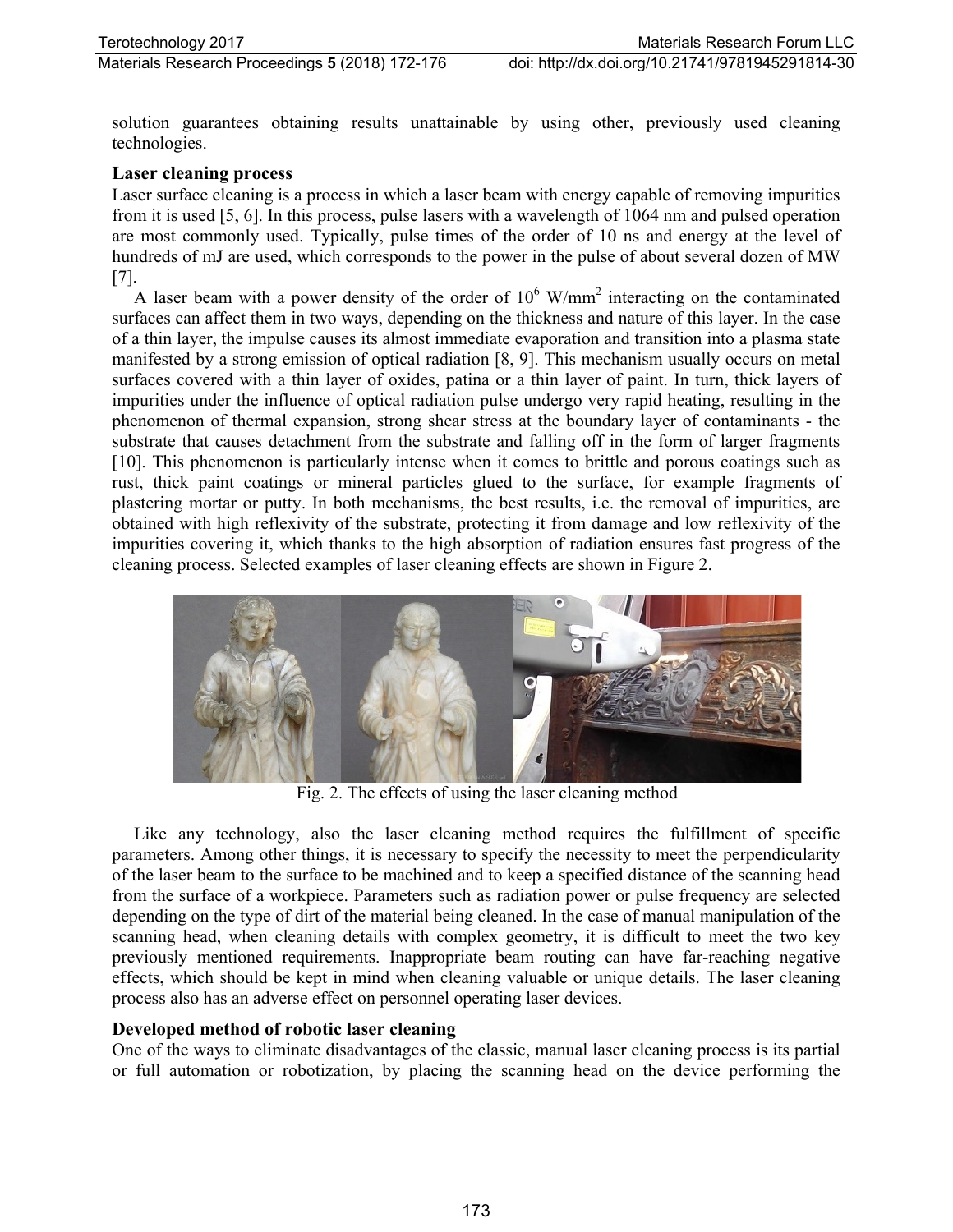sequence of working movements in the automatic cycle [11]. Among the known solutions, six-axis industrial robots with the RRR configuration provide the greatest manipulation possibilities [12, 13].

The presented method of robotic laser cleaning involves the use of an industrial robot to guide the scanning head of the laser device. Despite numerous benefits, the use of an industrial robot for the laser cleaning process has also some problems. The most important of these is the need to reprogram the robot each time for machining various details that have a different spatial geometry. For industrial robots, a number of standard trajectory planning methods are envisaged, but none of them is beneficial for robotic laser cleaning.

In the presented method, planning the manipulator trajectory is directly based on the knowledge of the geometry of the workpiece. Such a method guarantees each time correct parameters of processing of the cleaned part. It is an offline programming method in which a generation of paths for the robot is done automatically by specialized CAM systems with implemented postprocessors for the robot class.

In order to accomplish this task, it is necessary to pre-acquire the geometry of the workpiece using spatial scanning methods. Laser optical scanners are used for this purpose. These devices operate on the principle of triangulation, generating a cloud of node points of the scanned part. The next stage is solid modeling in order to fill any possible deficiencies in the model that could have arisen in the scanning process. In this stage, the cloud of points is usually transformed into spatial geometry with the possibility of being exported to typical 3D data exchange files via software usually provided by the scanner manufacturer.

The next stage involves automatic generation of paths for the robot manipulating the laser cleaning head. Based on the geometry of the scanned detail, the CAM software prepares the path of the scanning head, while optimizing the sequence of motion of the robot's drives. The final effect of this stage is to generate a program code appropriate for a given robot. A full simulation and visualization of the robot's work movements is also carried out. The sequence of stages of the presented solution is illustrated in Figure 3.



scanning

modelling tajectory generation cleaning process *Fig. 3. Stages of the developed technology*

The last stage of the presented solution is to implement the created code in the robot control system. After determining the correct speed of movement for the effector, the actual cleaning process of the part under consideration begins. It is very important that the cleaned part is oriented in space according to the orientation adopted during the trajectory planning step. Depending on the thickness of the contamination layer, the process can be carried out repeatedly. If the material contamination is uneven, the operator can remotely control the switching of the laser beam.

#### **Summary**

The project concept of a robotic laser cleaning station presented in the article is a result of joint work undertaken with an industrial partner. Based on the experience of manual handling of the cleaning head, the process can be unambiguously characterized as tiring and tedious. Constant exposition of operating personnel to the effects of dangerous laser radiation is also important. Following the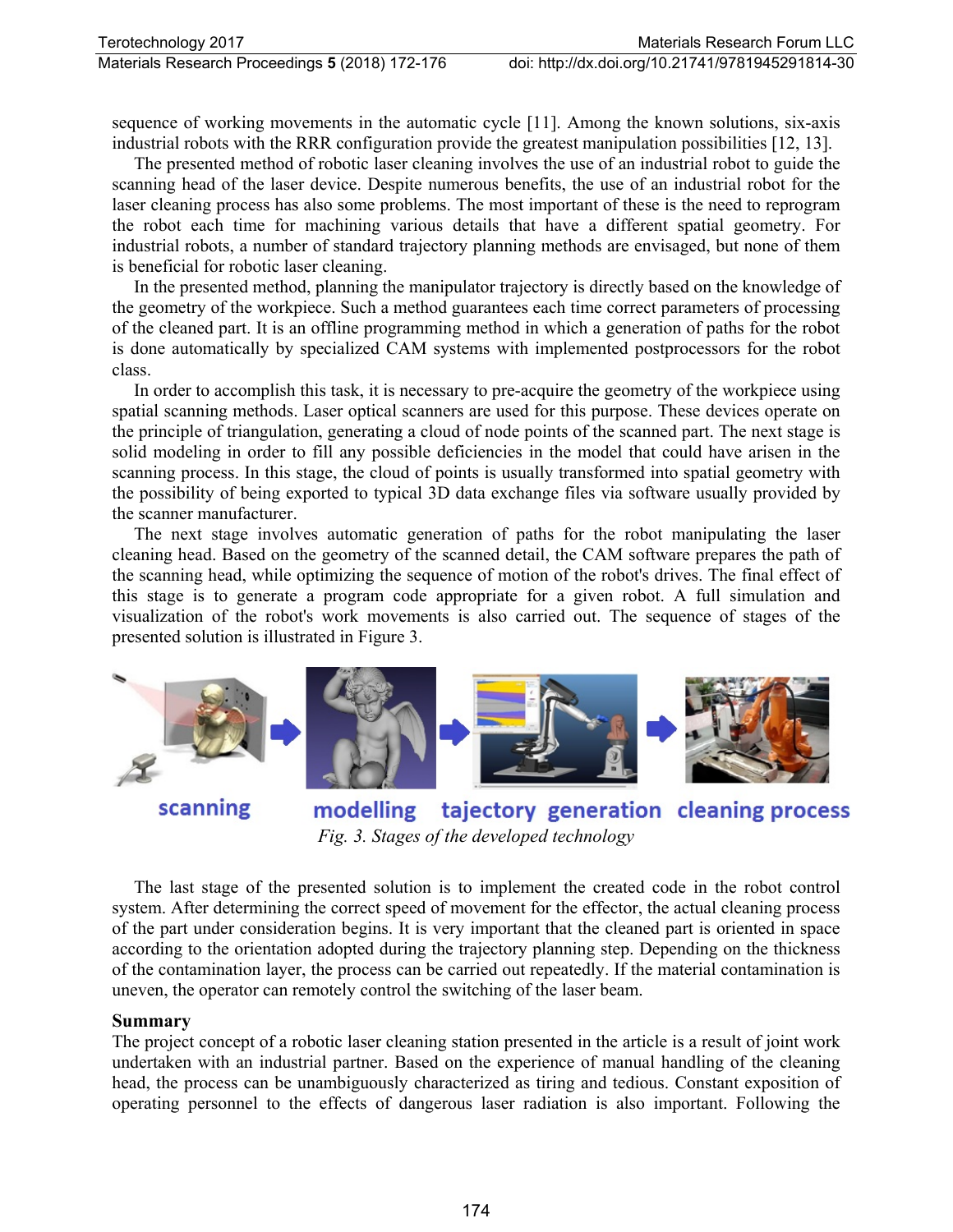example of other well-known solutions, the concept of position automation was developed. However, the method of planning the trajectory for the robot turned out to be a critical problem. It was proposed to use the method of trajectory planning based on the knowledge of the geometry of the cleaned part. The presented laser cleaning process in a robotic manner has also many advantages. The most important ones include improving the quality of the cleaned surface, speeding up the process and eliminating the risk to the operating staff.

### **Acknowledgement**

The project is realized by "Furmanek Renewal" under the European Union Intelligent Development Operational Program 2014-2020 sub-action 3.2.2 "Loans for technological innovation". The presented method is the basis for patent application No. P.421121 in the Patent Office of the Republic of Poland.

#### **References**

[1] N. Radek, E. Wajs, M. Luchka, The WC-Co electrospark alloying coatings modified by laser treatment, Powder Metallurgy and Metal Ceramics 47 (2008) 197-201. https://doi.org/10.1007/s11106-008-9005-7

[2] J. Pietraszek, N. Radek, K. Bartkowiak, Advanced statistical refinement of surface layer's discretization in the case of electro-spark deposited carbide-ceramic coatings modified by a laser beam, Solid State Phenom. 197 (2013) 198-202. https://doi.org/10.4028/www.scientific.net/SSP.197.198

[3] M. Scendo, N. Radek, J. Trela, Influence of laser treatment on the corrosive resistance of WC-Cu electrospark coatings, International Journal of Electrochemical Science, 8 (2013) 9264- 9277.

[4] J. Marczak, Set of advanced laser cleaning heads and systems. Proceedings SPIE 2009, 7391- 7391. https://doi.org/10.1117/12.827541

[5] R. Jóźwicki, J. Zakrzewski, Laser technology and its applications [in Polish: Technika laserowa i jej zastosowania], Warszawa, Oficyna Wydawnicza Politechniki Warszawskiej, 2009.

[6] A. Kujawski, P. Szczepański, Lasers physical bases [in Polish: Lasery podstawy fizyczne] Warszawa, Oficyna Wydawnicza Politechniki Warszawskiej, 1999.

[7] F. Kaczmarek, The basics of lasers work [in Polish: Podstawy działania laserów] WNT, Warszawa, 1983.

[8] T. Burakowski, J. Marczak, W. Napadłek, The essence of ablative laser cleaning of materials [in Polish: Istota ablacyjnego czyszczenia laserowego materiałów] Prace instytutu elektrotechniki WAT, Warszawa, 2004 125-135.

[9] J. Marczak, The issue of the use of laser ablation in removing secondary layers from the surface of works of art and historic objects in architecture [in Polish: Zagadnienie wykorzystania ablacji laserowej w usuwaniu wtórnych nawarstwień z powierzchni dzieł sztuki i obiektów zabytkowych w architekturze] Ochrona zabytków 54 (3) (2001) 233-251.

[10] A. Tam, W. Leung, W. Zapka, W. Ziemlich, Laser-cleaning techniques for removal of surface particulates. Journal of Applied Physics 71 (1992) 3515-3523. https://doi.org/10.1063/1.350906